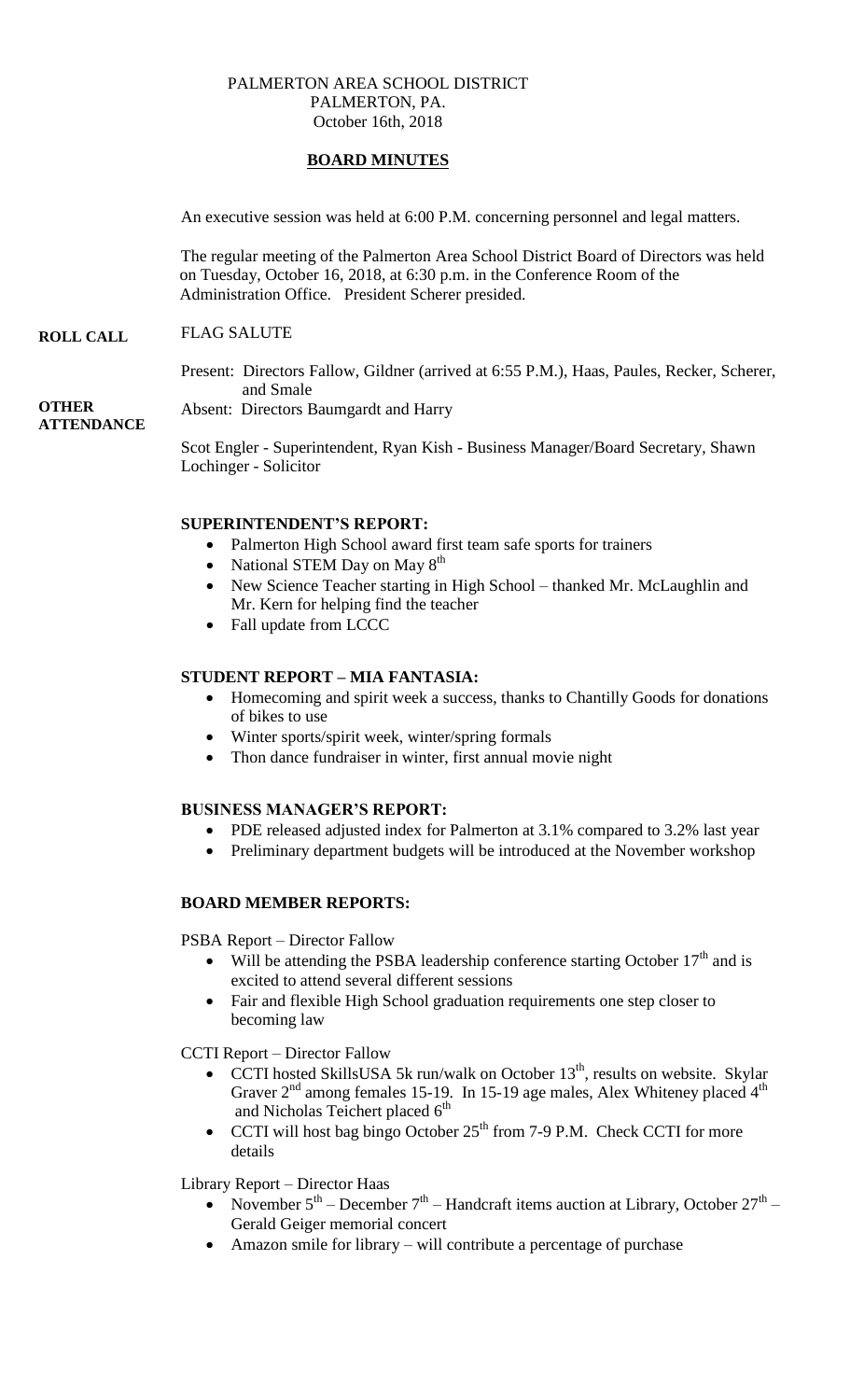| <b>AGENDA</b><br><b>OPENED</b><br><b>APPROVED</b>  | Director Haas moved, seconded by Director Recker, to open the consent agenda to add<br>Britni Mikulanecz as Volunteer Girls Basketball Coach and Eric Stroup as Volunteer<br>Wrestling Coach.                                                                                                                                                                                                                                                                                    |
|----------------------------------------------------|----------------------------------------------------------------------------------------------------------------------------------------------------------------------------------------------------------------------------------------------------------------------------------------------------------------------------------------------------------------------------------------------------------------------------------------------------------------------------------|
|                                                    | Aye Votes: All Directors Present.<br>Nay Votes: None. Motion Passed.                                                                                                                                                                                                                                                                                                                                                                                                             |
| <b>CONSENT</b><br><b>AGENDA</b><br><b>APPROVED</b> | Director Smale moved, seconded by Director Haas, to approve the attached consent<br>agenda.                                                                                                                                                                                                                                                                                                                                                                                      |
|                                                    | Aye Votes: All Directors Present.<br>Nay Votes: None. Motion Passed.                                                                                                                                                                                                                                                                                                                                                                                                             |
|                                                    | <b>CONSENT AGENDA</b>                                                                                                                                                                                                                                                                                                                                                                                                                                                            |
| <b>MINUTES</b>                                     | Approved the minutes from the September 18th, 2018 meeting                                                                                                                                                                                                                                                                                                                                                                                                                       |
| <b>FINANCIAL</b><br><b>REPORTS</b>                 | Approved the financial reports listed below:<br><b>TREASURER'S REPORT</b><br><b>ACCOUNTS PAYABLE</b><br><b>BUDGET TRANSFERS</b><br>$\bullet$                                                                                                                                                                                                                                                                                                                                     |
| <b>INSURANCE</b><br><b>RENEWALS</b>                | Approved the Districts insurance renewal, effective November 12, 2018 as follows:                                                                                                                                                                                                                                                                                                                                                                                                |
|                                                    | Property – CM Regent Insurance Company - \$55,859<br>Automobile - CM Regent Insurance Company - \$6,044<br>٠<br>Equipment Breakdown - CM Regent Insurance Company - \$5,292<br>$\bullet$<br>General Liability including Crime and Automobile – CM Regent Insurance<br>Company \$28,701<br>School Board Legal Liability – CM Regent Insurance Company - \$17,520<br>Excess Liability – CM Regent Insurance Company- \$12,311<br>Cyber Liability – Lloyd's of London - $$7,005.36$ |
| <b>TUITION</b><br><b>REIMBURS-</b><br><b>MENT</b>  | Approved the attached tuition reimbursement.                                                                                                                                                                                                                                                                                                                                                                                                                                     |
| <b>SUB REMOVED</b>                                 | Removed Tarik Haddad from our substitute list, effective September 18, 2018                                                                                                                                                                                                                                                                                                                                                                                                      |
| <b>MENTOR</b>                                      | Approved Ryan Sharkazy as mentor to Josh Rake                                                                                                                                                                                                                                                                                                                                                                                                                                    |
| <b>COLUMN</b><br><b>MOVEMENTS</b>                  | Approved the following column movements:<br>Erin Brown from Bachelors to Bachelors $+24$<br>Chris Kimmel from Bachelors to Bachelors $+24$<br>$\bullet$                                                                                                                                                                                                                                                                                                                          |
| <b>SUB</b><br><b>RESIGNATION</b>                   | Approved the resignation of Amanda Burger, substitute IA and substitute Secretary,<br>effective September 18, 2018.                                                                                                                                                                                                                                                                                                                                                              |
| <b>SUB HIRED</b>                                   | Approved Megan Wentz as a short-term substitute at S.S Palmer Elementary, effective<br>October 1, 2018, at the rate of \$120.00 day                                                                                                                                                                                                                                                                                                                                              |
| <b>AFTER-SCHOOL</b><br><b>TEACHERS</b>             | Approved the following After-School Program Teachers at the rate of \$32.00/hour:<br>Erin Brown<br>Jodi Kocher<br>$\bullet$<br>Kathryn McKeon<br>٠<br>Krystle Meglio<br>$\bullet$<br><b>Stacey Olewine</b><br>Jennifer Ramaly<br>Ann Marie Ross<br>Sara Samok<br><b>Lynn Sutton</b><br>Lisa Ward<br>Marcy Zelinsky                                                                                                                                                               |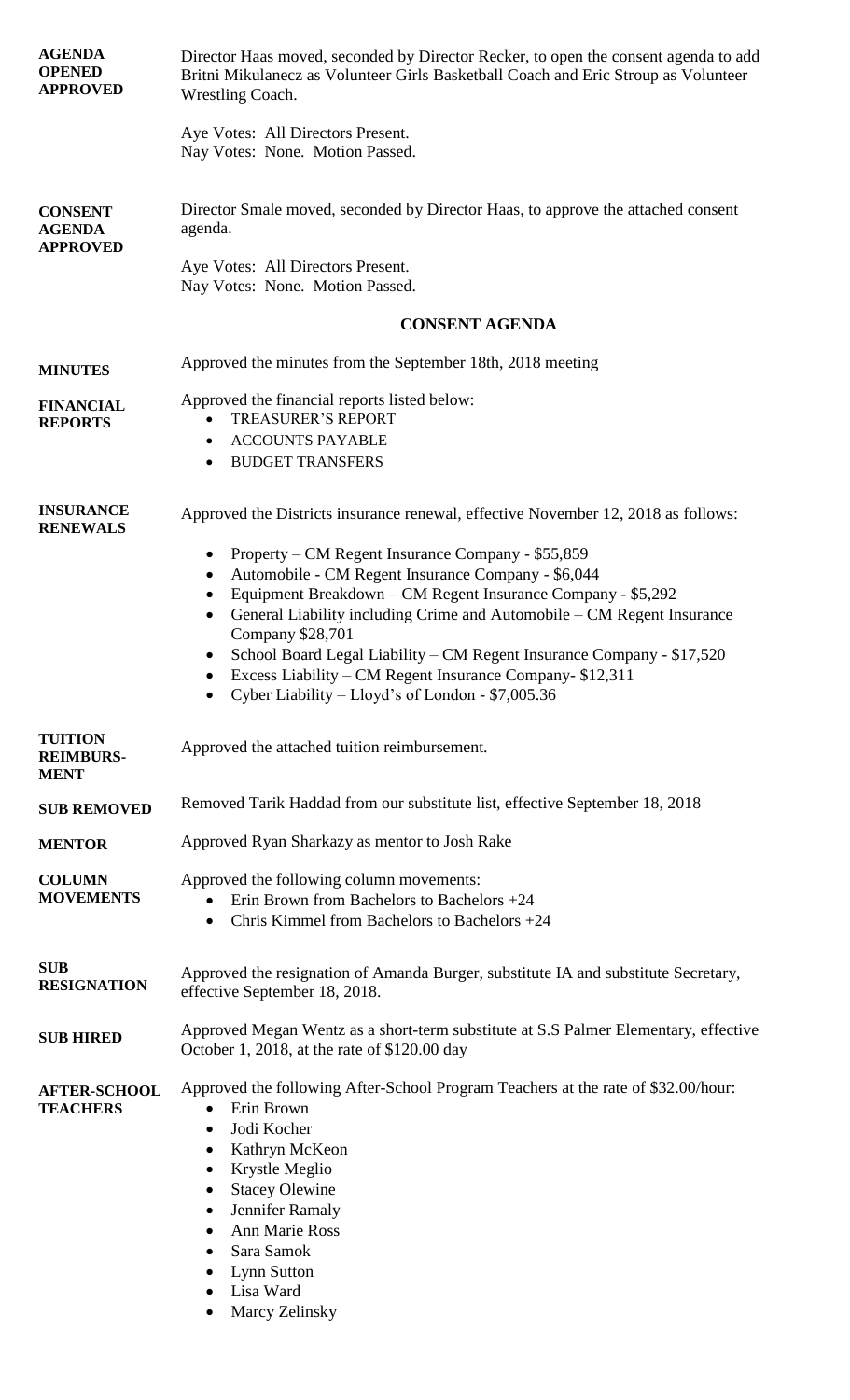| 1/2 MS GIRLS<br><b>BBALL</b><br><b>COACHES</b>         | Approved Jeff Bennett as a 1/2 MS Girls Basketball Coach at a stipend of \$1,998.00 for<br>the 2018-19 school year                                                                                                                                                                                                                                                                                                                                                                                                               |
|--------------------------------------------------------|----------------------------------------------------------------------------------------------------------------------------------------------------------------------------------------------------------------------------------------------------------------------------------------------------------------------------------------------------------------------------------------------------------------------------------------------------------------------------------------------------------------------------------|
|                                                        | Approved Peter Beblavy as a 1/2 MS Girls Basketball Coach at a stipend of \$1,998.00<br>for the 2018-19 school year                                                                                                                                                                                                                                                                                                                                                                                                              |
| <b>HS SCIENCE</b><br><b>TEACHER</b><br><b>APPROVED</b> | Approved Richard Stanley as a High School Science Teacher, effective October 17,<br>2018, at Bachelors Step 1 \$45,250 (prorated)                                                                                                                                                                                                                                                                                                                                                                                                |
| <b>MENTOR</b><br><b>APPROVED</b>                       | Approved Kyle Porembo as mentor for Richard Stanley (this is a transfer from mentor to<br>the HS Sub)                                                                                                                                                                                                                                                                                                                                                                                                                            |
| <b>CAFÉ</b><br><b>RESIGNATION</b>                      | Accepted the resignation of Aimee Mink from her position as High School Cafeteria<br>Worker, effective October 3, 2018                                                                                                                                                                                                                                                                                                                                                                                                           |
| <b>ELEM READING</b><br><b>SPECIALIST</b>               | Approved Jean Chukoskie as an Elementary Reading Specialist at Masters, Step 5,<br>\$50,000 prorated, effective December 7, 2018                                                                                                                                                                                                                                                                                                                                                                                                 |
| <b>SADD ADVISOR</b>                                    | Approved Vicki McHugh as SADD Advisor for 2018-2019 school year at the stipend of<br>\$778                                                                                                                                                                                                                                                                                                                                                                                                                                       |
| <b>EXTRACURRI-</b><br><b>CULAR</b>                     | It is recommended that the Board of Directors approve the following extracurricular<br>positions:<br>Ralph Andrews - Junior High Math Advisor<br>$\bullet$<br>Kevin Kolodziejski - Junior High ELA Co-Advisor<br>$\bullet$<br>Patti Jo Boyd - Junior High ELA Co-Advisor<br>$\bullet$<br>Kim Seiler - Junior High Social Studies Advisor<br>$\bullet$<br>Brad Landis - Junior High Science Advisor<br>$\bullet$                                                                                                                  |
| <b>BUSINESS MGR</b><br><b>CONTRACT</b>                 | Approved the contract for Ryan Kish, Business Manager; effective July 1, 2019, as<br>submitted                                                                                                                                                                                                                                                                                                                                                                                                                                   |
| <b>GUEST</b><br><b>TEACHERS</b>                        | Approved the follow Guest Teachers:<br><b>Sharon Cooper</b><br><b>Elizabeth Esrang</b><br>$\bullet$<br>Nia Fratrik<br>$\bullet$<br><b>Kelly Guedes</b><br>$\bullet$<br>Sara Moore<br>$\bullet$<br>Kenneth Reiter<br>$\bullet$<br><b>Steven Semmel</b><br>$\bullet$<br><b>Bernadette Sukley</b><br>٠                                                                                                                                                                                                                              |
| <b>LAND LEASE</b><br><b>AGREEMENT</b>                  | Approved the execution of a Land Lease Agreement as presented with SMSA Limited<br>Partnership, doing business as Verizon Wireless, for the installation and maintenance of<br>cell phone equipment on District property, with an annual rent of \$18,000                                                                                                                                                                                                                                                                        |
| <b>VOLUNTEER</b><br><b>GIRLS BBALL</b><br><b>COACH</b> | Approved Britni Mikulanecz as Volunteer Girls Basketball Coach for the 2018-19 school<br>year                                                                                                                                                                                                                                                                                                                                                                                                                                    |
| <b>VOLUNTEER</b><br><b>WRESTLING</b><br><b>COACH</b>   | Approved and Eric Stroup as Volunteer Wrestling Coach for the 2018-19 school year                                                                                                                                                                                                                                                                                                                                                                                                                                                |
|                                                        | <b>END OF CONSENT AGENDA</b>                                                                                                                                                                                                                                                                                                                                                                                                                                                                                                     |
| <b>DUGOUT</b><br><b>DONATIONS</b><br><b>APPROVED</b>   | Director Fallow moved, seconded by Director Haas, to accept the following Softball<br>Dugout donations:<br>Earl Paules - General Contractor<br>$\bullet$<br>Fred Lesher - site work for the concrete $\&$ assembly of the dugout<br>$\bullet$<br>Pete Sikorsky – concrete<br>$\bullet$<br>Big Creek Concrete – put up forms and pour concrete<br>$\bullet$<br>Palmerton Lumber - material to build the two dugouts<br>$\bullet$<br>Shea's Hardware – supply miscellaneous hardware<br>$\bullet$<br>Neil Balliet Trucking – stone |
|                                                        | Aye Votes: All Directors Present.                                                                                                                                                                                                                                                                                                                                                                                                                                                                                                |

Nay Votes: None. Motion Carried.